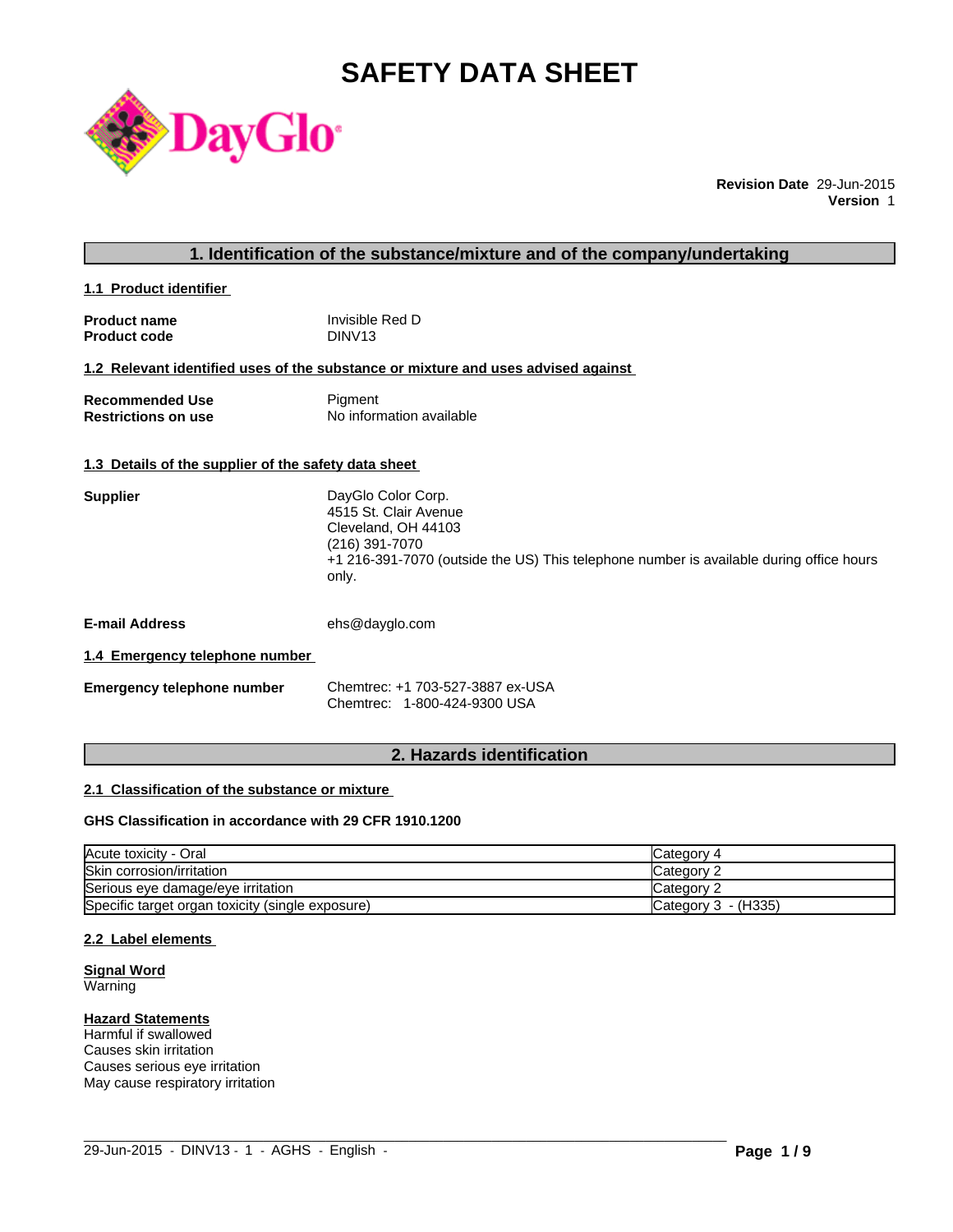

#### **Precautionary Statements - Prevention**

Wash face, hands and any exposed skin thoroughly after handling Do not eat, drink or smoke when using this product Avoid breathing dust/fume/gas/mist/vapors/spray Use only outdoors or in a well-ventilated area Wear protective gloves/clothing and eye/face protection

#### **Precautionary Statements - Response**

Specific treatment (see .? on this label) IF IN EYES: Rinse cautiously with water for several minutes. Remove contact lenses, if present and easy to do. Continue rinsing If eye irritation persists: Get medical advice/attention IF ON SKIN: Wash with plenty of water and soap If skin irritation occurs: Get medical advice/attention Take off contaminated clothing and wash it before reuse IF INHALED: Remove person to fresh air and keep comfortable for breathing Call a POISON CENTER or doctor if you feel unwell IF SWALLOWED: Call a POISON CENTER or doctor if you feel unwell Rinse mouth

#### **Precautionary Statements - Storage**

Store in a well-ventilated place. Keep container tightly closed Store locked up

#### **Precautionary Statements - Disposal**

Dispose of contents/container to an approved waste disposal plant

# **2.3. Other Hazards Hazards not otherwise classified (HNOC)**

Not Applicable

#### **2.4 Other information**

Not Applicable

**Unknown Acute Toxicity**  $\lt$  1% of the mixture consists of ingredient(s) of unknown toxicity

# **3. Composition/Information on Ingredients**

#### **Substance Mixture**

| <b>Chemical Name</b>                                                                     | CAS No.            | Weight-%  |
|------------------------------------------------------------------------------------------|--------------------|-----------|
| Organic Europium Complex                                                                 | 2121-29-8<br>12121 | 100<br>90 |
| The exact percentage (concentration) of composition has been withheld as a trade secret. |                    |           |

# **4. First aid measures**

#### **4.1 Description of first-aid measures**

**General advice** No information available.

**Eye contact Immediately flush with plenty of water.** After initial flushing, remove any contact lenses and continue flushing for at least 15 minutes. Keep eye wide open while rinsing. If symptoms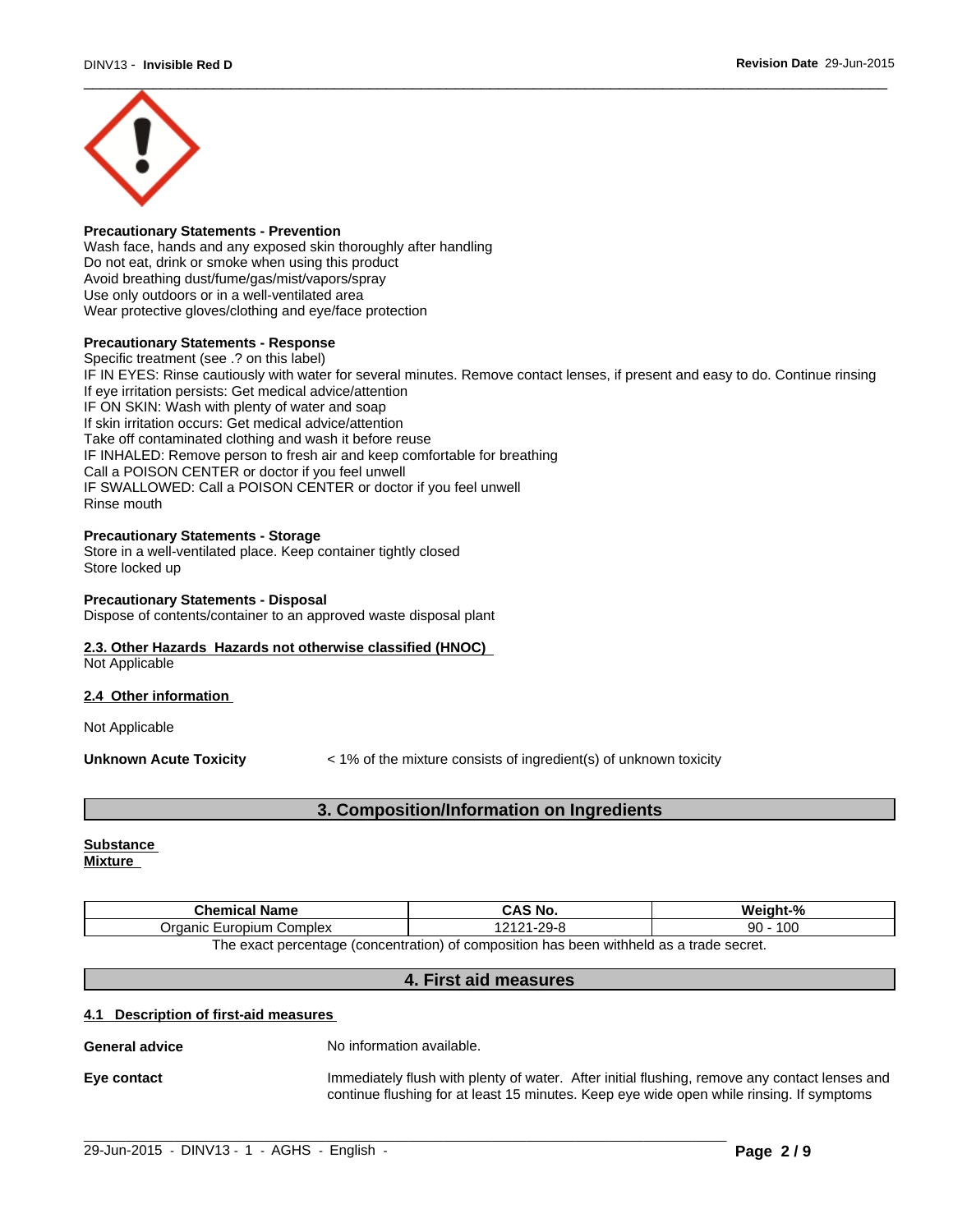|                                                                                | persist, call a physician.                                                 |  |
|--------------------------------------------------------------------------------|----------------------------------------------------------------------------|--|
| <b>Skin contact</b>                                                            | Immediate medical attention is not required. Wash off with soap and water. |  |
| <b>Inhalation</b>                                                              | Immediate medical attention is not required. Move to fresh air.            |  |
| Ingestion                                                                      | Do NOT induce vomiting. Drink plenty of water. Consult a physician.        |  |
| 4.2 Most important symptoms and effects, both acute and delayed                |                                                                            |  |
| <b>Symptoms</b>                                                                | See Section 2.2, Label Elements and/or Section 11, Toxicological effects.  |  |
| 4.3 Indication of any immediate medical attention and special treatment needed |                                                                            |  |
| Notes to physician                                                             | Treat symptomatically.                                                     |  |
| 5. Fire-Fighting Measures                                                      |                                                                            |  |
| 5.1 Extinguishing media                                                        |                                                                            |  |

#### **Suitable extinguishing media**

Use extinguishing measures that are appropriate to local circumstances and the surrounding environment.

#### **Unsuitable Extinguishing Media** None.

#### **5.2 Special hazards arising from the substance or mixture**

#### **Special Hazard**

None known based on information supplied.

**Hazardous Combustion Products** Carbon oxides. Nitrogen oxides (NOx).

#### **Explosion Data**

**Sensitivity to Mechanical Impact** None.

**Sensitivity to Static Discharge** Fine dust dispersed in air, in sufficient concentrations, and in the presence of an ignition source is a potential dust explosion hazard.

#### **5.3 Advice for firefighters**

As in any fire, wear self-contained breathing apparatus pressure-demand, MSHA/NIOSH (approved or equivalent) and full protective gear.

### **6. Accidental Release Measures**

#### **6.1 Personal precautions, protective equipment and emergency procedures**

Ensure adequate ventilation, especially in confined areas. Use personal protective equipment.

#### **6.2 Environmental precautions**

Dust deposits should not be allowed to accumulate on surfaces as these may form an explosive mixture if they are released into the atmosphere in sufficient concentration. Avoid dispersal of dust in the air (i.e., cleaning dusty surfaces with compressed air). Nonsparking tools should be used. Prevent product from entering drains. See Section 12 for additional Ecological information.

#### **6.3 Methods and materials for containment and cleaning up**

**Methods for Containment** Prevent dust cloud. Cover powder spill with plastic sheet or tarp to minimize spreading. **Methods for cleaning up** Avoid dust formation. Take precautionary measures against static discharges. Do not dry sweep dust. Wet dust with water before sweeping or use a vacuum to collect dust. Use personal protective equipment. Take up mechanically and collect in suitable container for disposal. Prevent product from entering drains. Keep in suitable and closed containers for disposal.

 $\_$  ,  $\_$  ,  $\_$  ,  $\_$  ,  $\_$  ,  $\_$  ,  $\_$  ,  $\_$  ,  $\_$  ,  $\_$  ,  $\_$  ,  $\_$  ,  $\_$  ,  $\_$  ,  $\_$  ,  $\_$  ,  $\_$  ,  $\_$  ,  $\_$  ,  $\_$  ,  $\_$  ,  $\_$  ,  $\_$  ,  $\_$  ,  $\_$  ,  $\_$  ,  $\_$  ,  $\_$  ,  $\_$  ,  $\_$  ,  $\_$  ,  $\_$  ,  $\_$  ,  $\_$  ,  $\_$  ,  $\_$  ,  $\_$  ,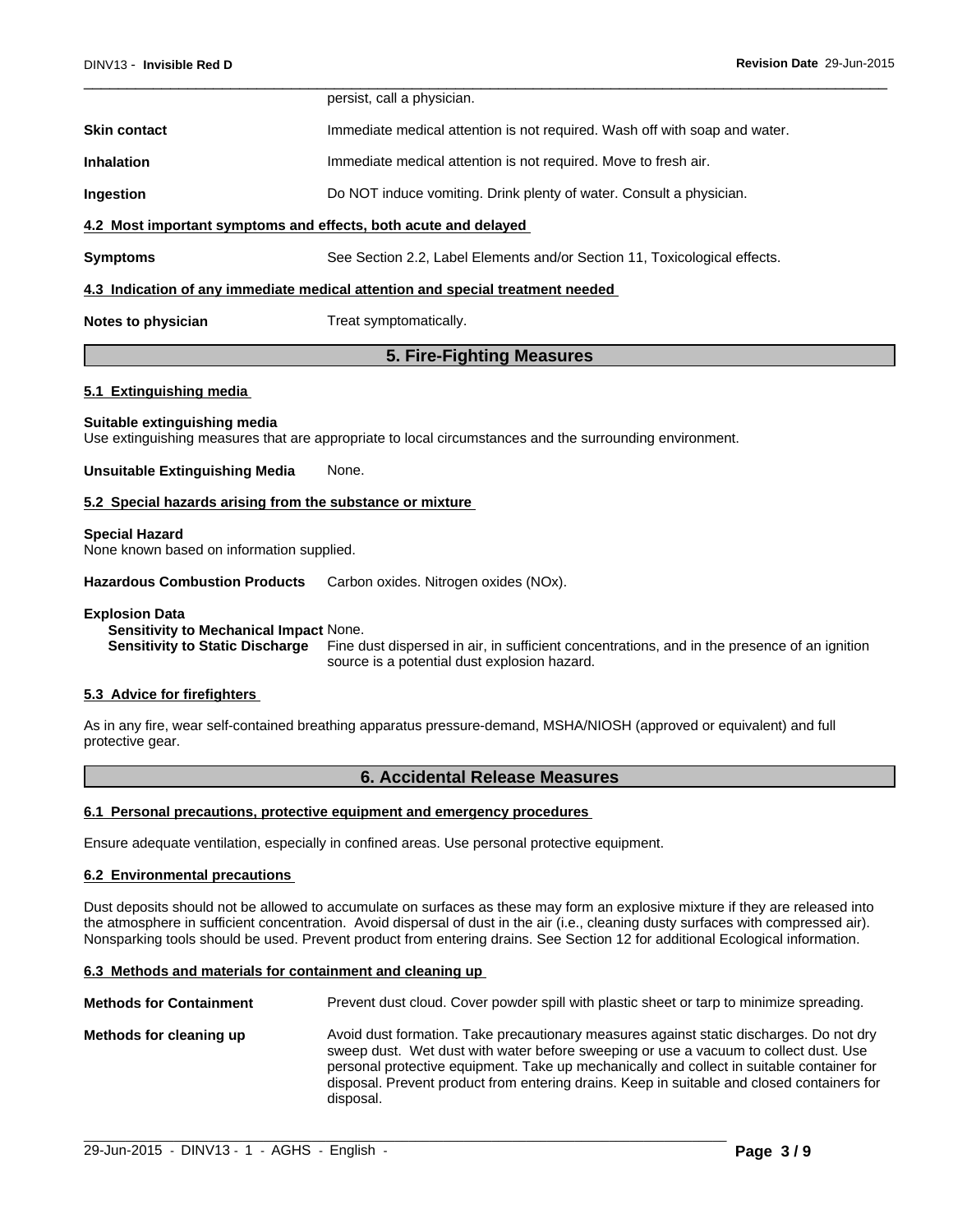# **7. Handling and storage 7.1 Precautions for safe handling** Advice on safe handling **Avoid dust formation. Take precautionary measures against static discharges. Fine dust** dispersed in air may ignite. Wear personal protective equipment. Hygiene measures **Handle** in accordance with good industrial hygiene and safety practice. **7.2 Conditions for safe storage, including any incompatibilities Storage Conditions** Keep tightly closed in a dry and cool place. **Materials to Avoid** No materials to be especially mentioned.

**8. Exposure controls/personal protection**

# **8.1 Exposure Guidelines**

#### **8.2 Appropriate engineering controls**

| <b>Engineering Measures</b> | Showers              |  |
|-----------------------------|----------------------|--|
|                             | Eyewash stations     |  |
|                             | Ventilation systems. |  |

### **8.3 Individual protection measures, such as personal protective equipment**

| <b>Eye/Face Protection</b>    | Safety glasses with side-shields.                                                                              |
|-------------------------------|----------------------------------------------------------------------------------------------------------------|
| Skin and body protection      | Wear chemical resistant footwear and clothing such as gloves, an apron or a whole body<br>suit as appropriate. |
| <b>Respiratory protection</b> | . NIOSH/MSHA approved respiratory protection should be worn if exposure is anticipated.                        |
| <b>Hygiene measures</b>       | See section 7 for more information                                                                             |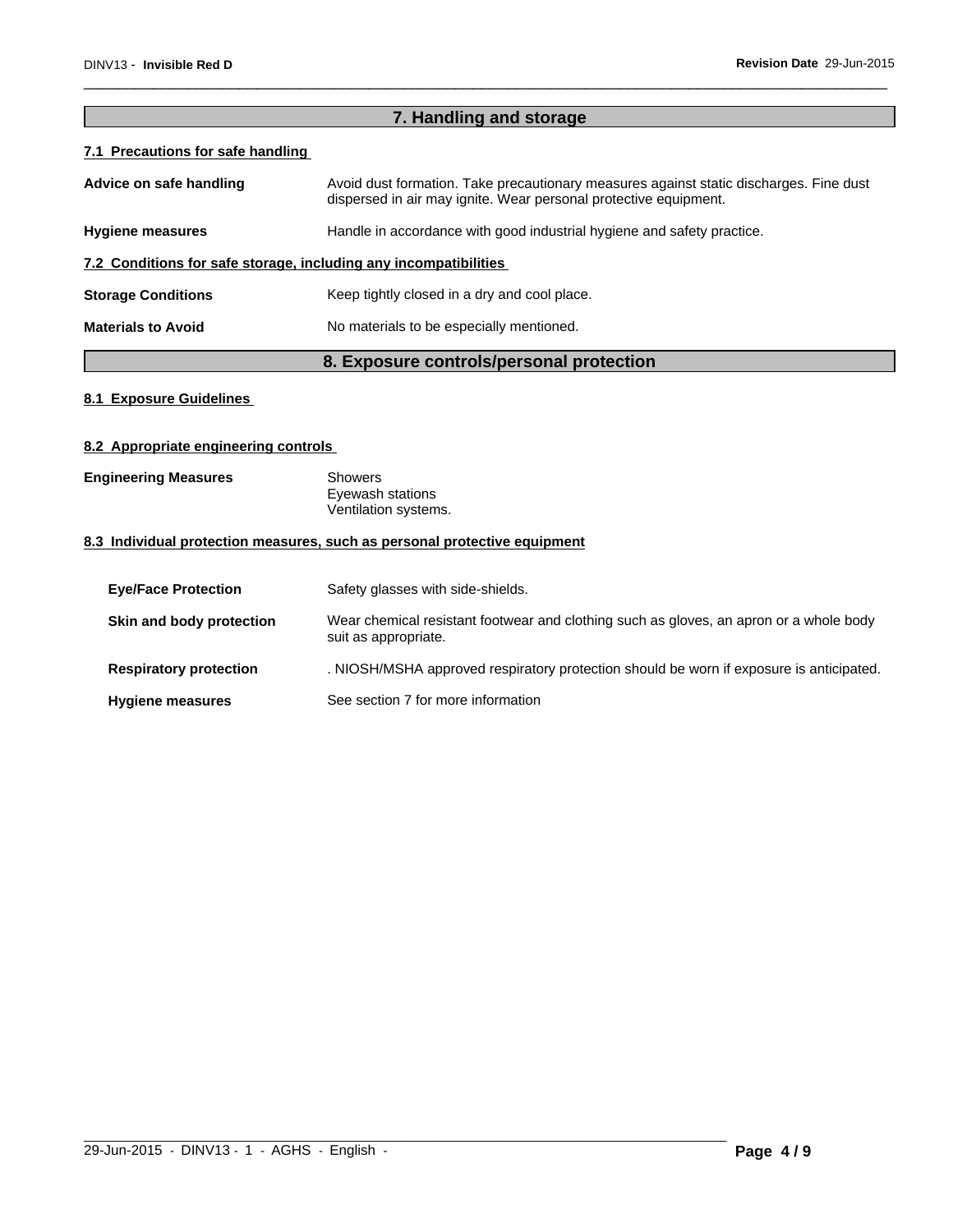# **9. Physical and chemical properties**

# **9.1 Information on basic physical and chemical properties**

| Off-white<br>Powder<br>Color<br>Appearance<br><b>Odor Threshold</b><br>Odor<br>Slight<br>No information available<br>Remarks • Methods<br><b>Property</b><br>Values<br>Not Applicable<br>pH<br>No information available<br><b>Melting/freezing point</b><br>No information available<br>Boiling point/boiling range<br>Not applicable<br>Not Applicable<br>No information available<br><b>Flash Point</b><br>Not Applicable<br>No information available<br><b>Evaporation rate</b><br>No information available<br>Flammability (solid, gas)<br><b>Flammability Limits in Air</b><br>upper flammability limit<br>No information available<br>No information available<br>lower flammability limit<br>Vapor pressure<br>Vapor density<br><b>Specific Gravity</b><br>1.4<br><b>Water solubility</b><br>Insoluble in water<br>No information available<br>Solubility in other solvents<br><b>Partition coefficient</b><br>No information available<br>No information available<br><b>Autoignition temperature</b><br>No information available<br><b>Decomposition temperature</b><br><b>Viscosity, kinematic</b><br>No information available<br>No information available<br>Viscosity, dynamic<br>ST <sub>3</sub><br><b>Explosive properties</b><br>No information available<br><b>Oxidizing Properties</b><br>9.2 Other information | <b>Physical state</b> | Solid |  |
|----------------------------------------------------------------------------------------------------------------------------------------------------------------------------------------------------------------------------------------------------------------------------------------------------------------------------------------------------------------------------------------------------------------------------------------------------------------------------------------------------------------------------------------------------------------------------------------------------------------------------------------------------------------------------------------------------------------------------------------------------------------------------------------------------------------------------------------------------------------------------------------------------------------------------------------------------------------------------------------------------------------------------------------------------------------------------------------------------------------------------------------------------------------------------------------------------------------------------------------------------------------------------------------------------------------------------------|-----------------------|-------|--|
|                                                                                                                                                                                                                                                                                                                                                                                                                                                                                                                                                                                                                                                                                                                                                                                                                                                                                                                                                                                                                                                                                                                                                                                                                                                                                                                                  |                       |       |  |
|                                                                                                                                                                                                                                                                                                                                                                                                                                                                                                                                                                                                                                                                                                                                                                                                                                                                                                                                                                                                                                                                                                                                                                                                                                                                                                                                  |                       |       |  |
|                                                                                                                                                                                                                                                                                                                                                                                                                                                                                                                                                                                                                                                                                                                                                                                                                                                                                                                                                                                                                                                                                                                                                                                                                                                                                                                                  |                       |       |  |
|                                                                                                                                                                                                                                                                                                                                                                                                                                                                                                                                                                                                                                                                                                                                                                                                                                                                                                                                                                                                                                                                                                                                                                                                                                                                                                                                  |                       |       |  |
|                                                                                                                                                                                                                                                                                                                                                                                                                                                                                                                                                                                                                                                                                                                                                                                                                                                                                                                                                                                                                                                                                                                                                                                                                                                                                                                                  |                       |       |  |
|                                                                                                                                                                                                                                                                                                                                                                                                                                                                                                                                                                                                                                                                                                                                                                                                                                                                                                                                                                                                                                                                                                                                                                                                                                                                                                                                  |                       |       |  |
|                                                                                                                                                                                                                                                                                                                                                                                                                                                                                                                                                                                                                                                                                                                                                                                                                                                                                                                                                                                                                                                                                                                                                                                                                                                                                                                                  |                       |       |  |
|                                                                                                                                                                                                                                                                                                                                                                                                                                                                                                                                                                                                                                                                                                                                                                                                                                                                                                                                                                                                                                                                                                                                                                                                                                                                                                                                  |                       |       |  |
|                                                                                                                                                                                                                                                                                                                                                                                                                                                                                                                                                                                                                                                                                                                                                                                                                                                                                                                                                                                                                                                                                                                                                                                                                                                                                                                                  |                       |       |  |
|                                                                                                                                                                                                                                                                                                                                                                                                                                                                                                                                                                                                                                                                                                                                                                                                                                                                                                                                                                                                                                                                                                                                                                                                                                                                                                                                  |                       |       |  |
|                                                                                                                                                                                                                                                                                                                                                                                                                                                                                                                                                                                                                                                                                                                                                                                                                                                                                                                                                                                                                                                                                                                                                                                                                                                                                                                                  |                       |       |  |
|                                                                                                                                                                                                                                                                                                                                                                                                                                                                                                                                                                                                                                                                                                                                                                                                                                                                                                                                                                                                                                                                                                                                                                                                                                                                                                                                  |                       |       |  |
|                                                                                                                                                                                                                                                                                                                                                                                                                                                                                                                                                                                                                                                                                                                                                                                                                                                                                                                                                                                                                                                                                                                                                                                                                                                                                                                                  |                       |       |  |
|                                                                                                                                                                                                                                                                                                                                                                                                                                                                                                                                                                                                                                                                                                                                                                                                                                                                                                                                                                                                                                                                                                                                                                                                                                                                                                                                  |                       |       |  |
|                                                                                                                                                                                                                                                                                                                                                                                                                                                                                                                                                                                                                                                                                                                                                                                                                                                                                                                                                                                                                                                                                                                                                                                                                                                                                                                                  |                       |       |  |
|                                                                                                                                                                                                                                                                                                                                                                                                                                                                                                                                                                                                                                                                                                                                                                                                                                                                                                                                                                                                                                                                                                                                                                                                                                                                                                                                  |                       |       |  |
|                                                                                                                                                                                                                                                                                                                                                                                                                                                                                                                                                                                                                                                                                                                                                                                                                                                                                                                                                                                                                                                                                                                                                                                                                                                                                                                                  |                       |       |  |
|                                                                                                                                                                                                                                                                                                                                                                                                                                                                                                                                                                                                                                                                                                                                                                                                                                                                                                                                                                                                                                                                                                                                                                                                                                                                                                                                  |                       |       |  |
|                                                                                                                                                                                                                                                                                                                                                                                                                                                                                                                                                                                                                                                                                                                                                                                                                                                                                                                                                                                                                                                                                                                                                                                                                                                                                                                                  |                       |       |  |
|                                                                                                                                                                                                                                                                                                                                                                                                                                                                                                                                                                                                                                                                                                                                                                                                                                                                                                                                                                                                                                                                                                                                                                                                                                                                                                                                  |                       |       |  |
|                                                                                                                                                                                                                                                                                                                                                                                                                                                                                                                                                                                                                                                                                                                                                                                                                                                                                                                                                                                                                                                                                                                                                                                                                                                                                                                                  |                       |       |  |
|                                                                                                                                                                                                                                                                                                                                                                                                                                                                                                                                                                                                                                                                                                                                                                                                                                                                                                                                                                                                                                                                                                                                                                                                                                                                                                                                  |                       |       |  |
|                                                                                                                                                                                                                                                                                                                                                                                                                                                                                                                                                                                                                                                                                                                                                                                                                                                                                                                                                                                                                                                                                                                                                                                                                                                                                                                                  |                       |       |  |
|                                                                                                                                                                                                                                                                                                                                                                                                                                                                                                                                                                                                                                                                                                                                                                                                                                                                                                                                                                                                                                                                                                                                                                                                                                                                                                                                  |                       |       |  |
|                                                                                                                                                                                                                                                                                                                                                                                                                                                                                                                                                                                                                                                                                                                                                                                                                                                                                                                                                                                                                                                                                                                                                                                                                                                                                                                                  |                       |       |  |

**Volatile organic compounds (VOC)** None **content**

# **10. Stability and Reactivity**

 $\_$  ,  $\_$  ,  $\_$  ,  $\_$  ,  $\_$  ,  $\_$  ,  $\_$  ,  $\_$  ,  $\_$  ,  $\_$  ,  $\_$  ,  $\_$  ,  $\_$  ,  $\_$  ,  $\_$  ,  $\_$  ,  $\_$  ,  $\_$  ,  $\_$  ,  $\_$  ,  $\_$  ,  $\_$  ,  $\_$  ,  $\_$  ,  $\_$  ,  $\_$  ,  $\_$  ,  $\_$  ,  $\_$  ,  $\_$  ,  $\_$  ,  $\_$  ,  $\_$  ,  $\_$  ,  $\_$  ,  $\_$  ,  $\_$  ,

### **10.1 Reactivity**

No data available

### **10.2 Chemical stability**

**Stable** 

#### **10.3 Possibility of hazardous reactions**

None under normal processing.

#### **10.4 Conditions to Avoid**

Dust formation. Take precautionary measures against static discharges.

#### **10.5 Incompatible Materials**

None known based on information supplied.

#### **10.6 Hazardous Decomposition Products**

None known based on information supplied.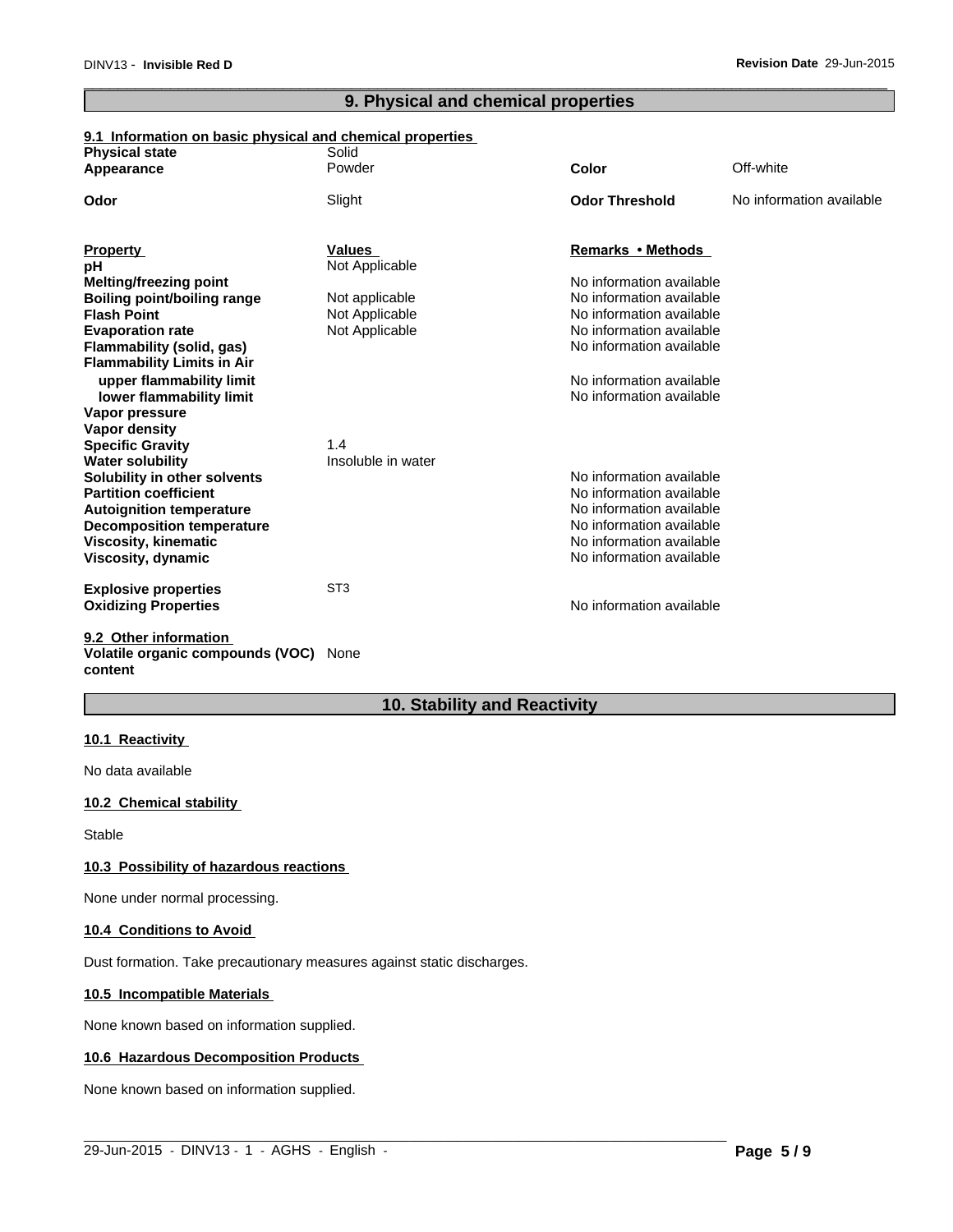# **11. Toxicological information**

### **11.1 Acute toxicity**

#### **Numerical measures of toxicity: Product Information**

| -- -        |  |
|-------------|--|
| חח ג<br>,,, |  |
|             |  |

 $\_$  ,  $\_$  ,  $\_$  ,  $\_$  ,  $\_$  ,  $\_$  ,  $\_$  ,  $\_$  ,  $\_$  ,  $\_$  ,  $\_$  ,  $\_$  ,  $\_$  ,  $\_$  ,  $\_$  ,  $\_$  ,  $\_$  ,  $\_$  ,  $\_$  ,  $\_$  ,  $\_$  ,  $\_$  ,  $\_$  ,  $\_$  ,  $\_$  ,  $\_$  ,  $\_$  ,  $\_$  ,  $\_$  ,  $\_$  ,  $\_$  ,  $\_$  ,  $\_$  ,  $\_$  ,  $\_$  ,  $\_$  ,  $\_$  ,

**Unknown Acute Toxicity**  $\lt$  1% of the mixture consists of ingredient(s) of unknown toxicity

#### **Numerical measures of toxicity: Component Information**

#### **11.2 Information on toxicologicaleffects**

#### **Skin corrosion/irritation**

Product Information • Irritating to skin Component Information • No information available

#### **Serious eye damage/eye irritation**

Product Information • Irritating to eyes Component Information • No information available

#### **Respiratory or skin sensitization**

Product Information • No information available Component Information • No information available

#### **Germ cell mutagenicity**

Product Information • No information available Component Information • No information available

#### **Carcinogenicity**

Product Information • Contains no ingredient listed as a carcinogen Component Information • No information available

#### **Reproductive toxicity**

Product Information • No information available Component Information • No information available

**STOT - single exposure** No information available

#### **STOT - repeated exposure**

• No known effect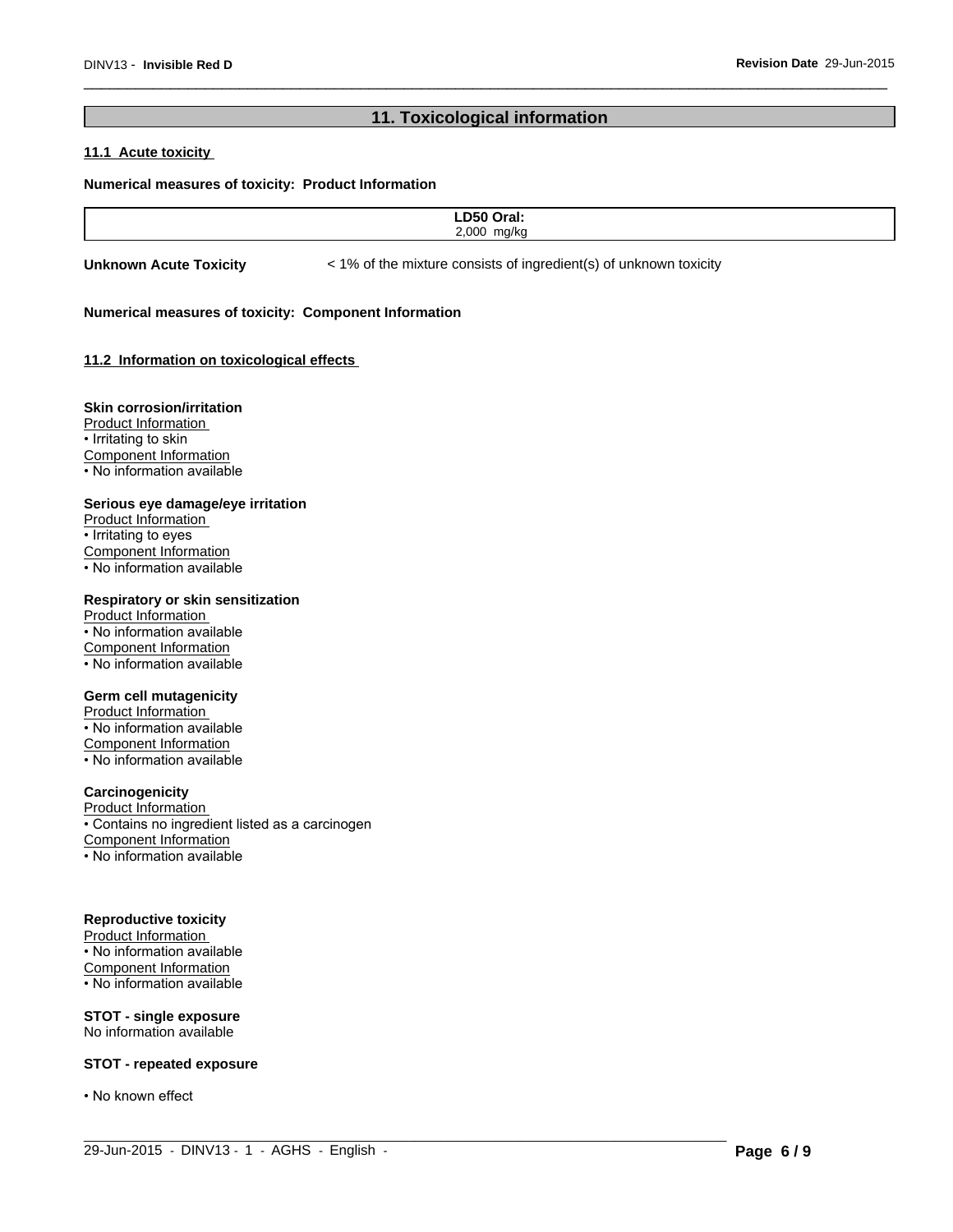#### **Other adverse effects**

Product Information • No information available Component Information • No information available

#### **Aspiration hazard**

Product Information • No information available Component Information • No information available

# **12. Ecological information**

#### **12.1 Toxicity**

**Ecotoxicity No information available** 

 $<$  1 % of the mixture consists of components(s) of unknown hazards to the aquatic environment

#### **Ecotoxicity effects**

#### **12.2 Persistence and degradability**

No information available.

#### **12.3 Bioaccumulative potential**

Discharge into the environment must be avoided

#### **12.4 Mobility in soil**

No information available.

#### **12.5 Other adverse effects**

No information available

### **13. Disposal Considerations**

#### **13.1 Waste treatment methods**

Dispose of in accordance with federal, state, and local regulations.

### **14. Transport Information**

| DOT         | Not regulated |
|-------------|---------------|
| MEX         | Not regulated |
| <b>IMDG</b> | Not regulated |
| IATA        | Not regulated |

# **15. Regulatory information**

 $\_$  ,  $\_$  ,  $\_$  ,  $\_$  ,  $\_$  ,  $\_$  ,  $\_$  ,  $\_$  ,  $\_$  ,  $\_$  ,  $\_$  ,  $\_$  ,  $\_$  ,  $\_$  ,  $\_$  ,  $\_$  ,  $\_$  ,  $\_$  ,  $\_$  ,  $\_$  ,  $\_$  ,  $\_$  ,  $\_$  ,  $\_$  ,  $\_$  ,  $\_$  ,  $\_$  ,  $\_$  ,  $\_$  ,  $\_$  ,  $\_$  ,  $\_$  ,  $\_$  ,  $\_$  ,  $\_$  ,  $\_$  ,  $\_$  ,

**15.1 International Inventories**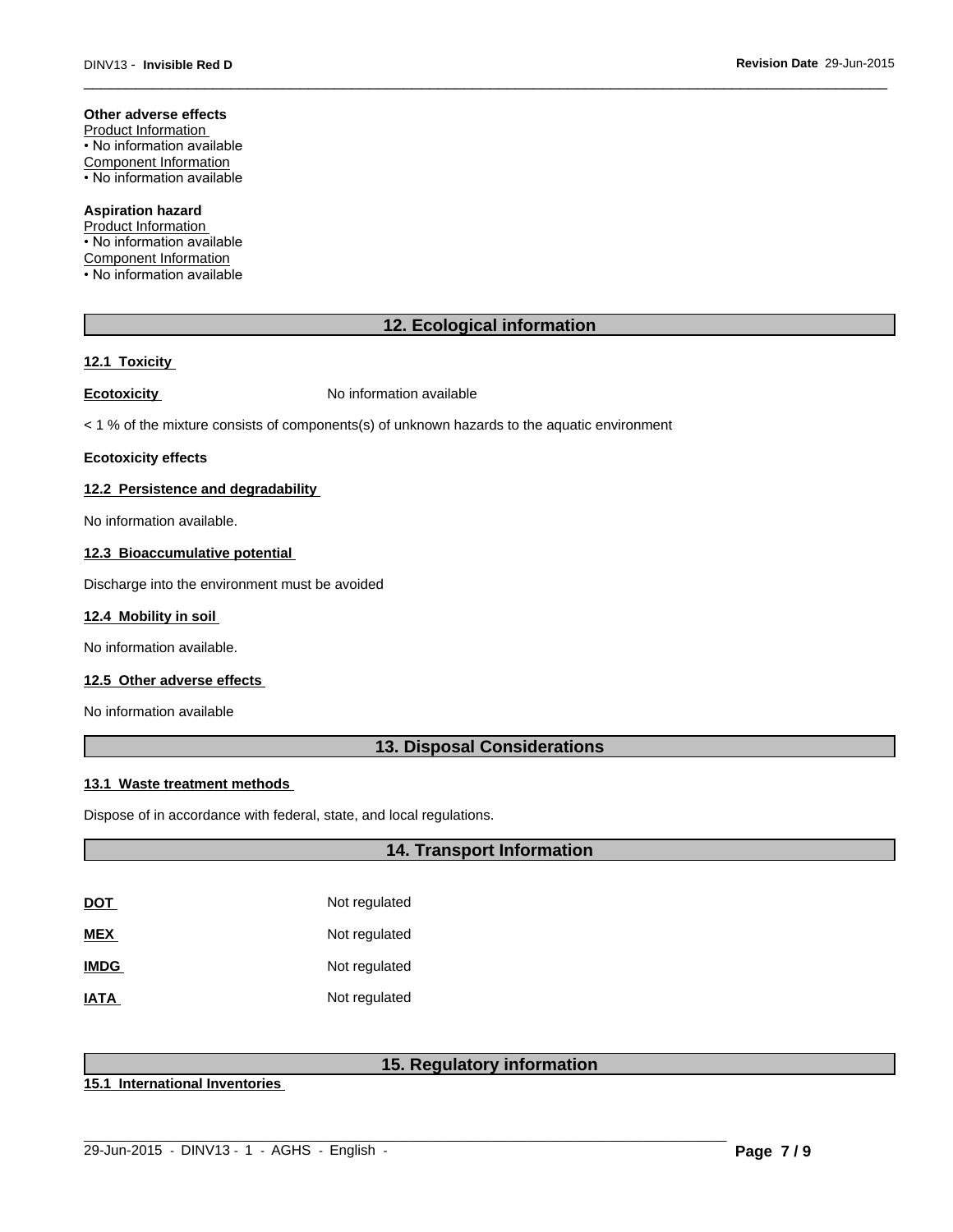| <b>TSCA</b>          | Complies |
|----------------------|----------|
| <b>DSL</b>           | -        |
| <b>EINECS/ELINCS</b> | -        |
| <b>ENCS</b>          | -        |
| <b>IECSC</b>         | -        |
| <b>KECL</b>          | -        |
| <b>PICCS</b>         | -        |
| <b>AICS</b>          | -        |
| <b>NZIoC</b>         | -        |
|                      |          |

 **TSCA** - United States Toxic Substances Control Act Section 8(b) Inventory

 **DSL** - Canadian Domestic Substances List

 **EINECS/ELINCS** - European Inventory of Existing Chemical Substances/European List of Notified Chemical Substances

 **PICCS** - Philippines Inventory of Chemicals and Chemical Substances

 **ENCS** - Japan Existing and New Chemical Substances

 **IECSC** - China Inventory of Existing Chemical Substances

 **KECL** - Korean Existing and Evaluated Chemical Substances

 **PICCS** - Philippines Inventory of Chemicals and Chemical Substances

 **AICS** - Australian Inventory of Chemical Substances

 **NZIoC** - New Zealand Inventory of Chemicals

### **15.2 U.S. Federal Regulations**

#### **SARA 313**

Section 313 of Title III of the Superfund Amendments and Reauthorization Act of 1986 (SARA). This product does not contain any chemicals which are subject to the reporting requirements of the Act and Title 40 of the Code of Federal Regulations, Part 372

#### **15.3 Pesticide Information**

Not applicable

#### **15.4 U.S. State Regulations**

#### **California Proposition 65**

This product does not contain any Proposition 65 chemicals

| 16. Other information |                        |                       |                          |                                           |  |
|-----------------------|------------------------|-----------------------|--------------------------|-------------------------------------------|--|
| <b>NFPA</b>           | <b>Health Hazard -</b> | Flammability -        | Instability -            | <b>Physical and chemical</b><br>hazards - |  |
| <b>HMIS</b>           | <b>Health Hazard 2</b> | <b>Flammability 1</b> | <b>Physical Hazard 0</b> | Personal protection X                     |  |
| the company of the    |                        |                       |                          |                                           |  |

#### **Legend:**

*ACGIH (American Conference of Governmental Industrial Hygienists) Ceiling* (C) *DOT (Department of Transportation) EPA (Environmental Protection Agency) IARC (International Agency for Research on Cancer) International Air Transport Association (IATA) International Maritime Dangerous Goods (IMDG) NIOSH (National Institute for Occupational Safety and Health) NTP (National Toxicology Program) OSHA (Occupational Safety and Health Administration of the US Department of Labor) PEL (Permissible Exposure Limit) Reportable Quantity (RQ) Skin designation* (S\*) *STEL (Short Term Exposure Limit) TLV® (Threshold Limit Value) TWA (time-weighted average)*

**Prepared By** DayGlo Color Corp. Regulatory Affairs/Product Safety

 $\_$  ,  $\_$  ,  $\_$  ,  $\_$  ,  $\_$  ,  $\_$  ,  $\_$  ,  $\_$  ,  $\_$  ,  $\_$  ,  $\_$  ,  $\_$  ,  $\_$  ,  $\_$  ,  $\_$  ,  $\_$  ,  $\_$  ,  $\_$  ,  $\_$  ,  $\_$  ,  $\_$  ,  $\_$  ,  $\_$  ,  $\_$  ,  $\_$  ,  $\_$  ,  $\_$  ,  $\_$  ,  $\_$  ,  $\_$  ,  $\_$  ,  $\_$  ,  $\_$  ,  $\_$  ,  $\_$  ,  $\_$  ,  $\_$  ,